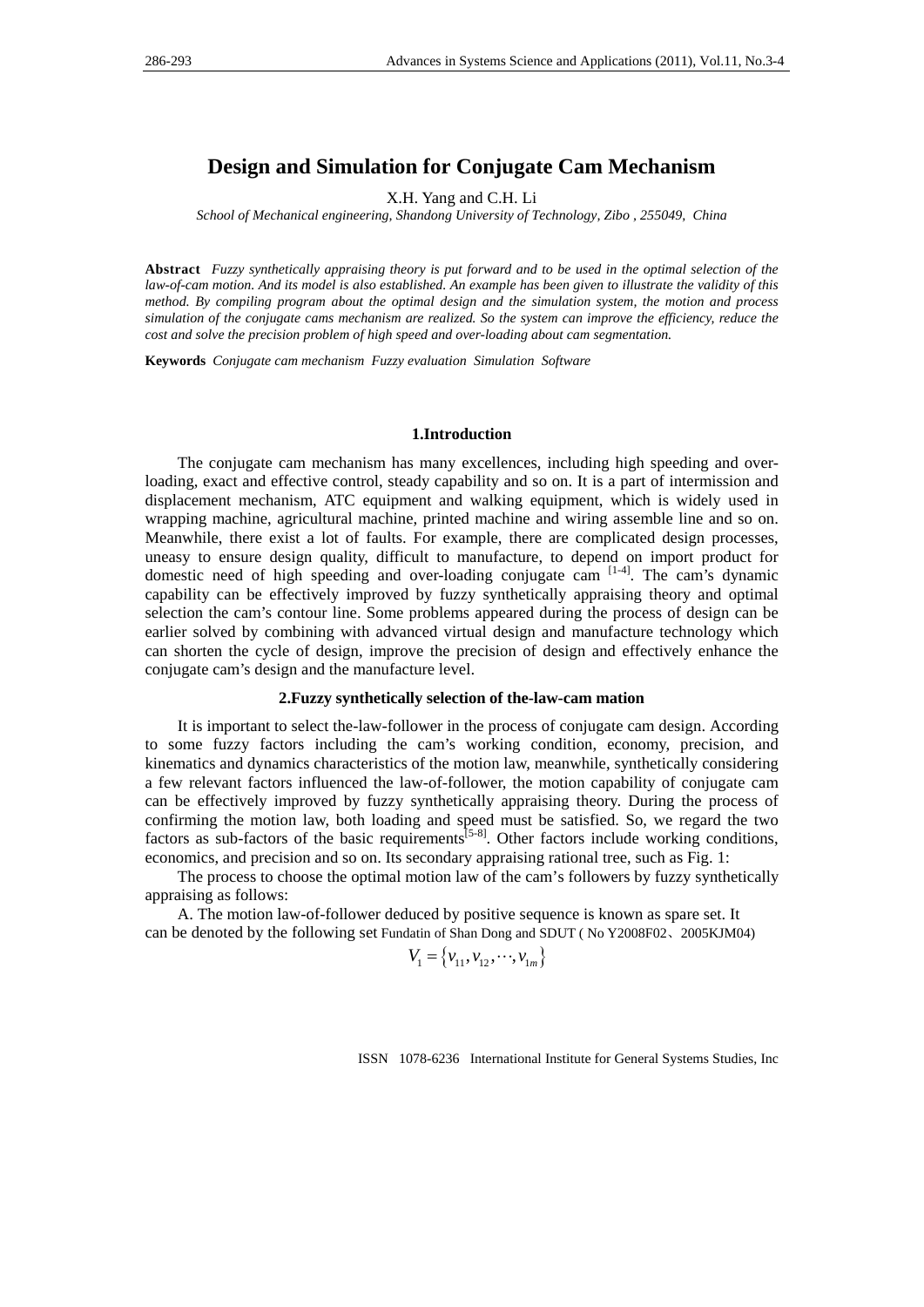

Fig.1. Secondary appraising tree of connection

B. The necessarily considered factors such as the maximum speed  $V_m$ , the maximum acceleration *Am* , extracted the root-mean-square of speed *Arms* , and move-loading torque characteristic value  $(AV)$ <sub>*m*</sub> and so on, are known as key factors, denoted by  $u_i$ 

$$
U_1 = \{u_{11}, u_{12}, \cdots, u_{1n}\}
$$

 C. As a result of different design requirement and the use spot, the importance of key factors is different. So, a fuzzy subset is established by analysing every key factor.

$$
W_1 = \{w_{11}, w_{12}, w_{13}, \cdots w_{1n}\}, 0 \le w_{1i} \le 1, (i = 1, 2, \cdots, n)
$$

In the set,  $w_{1i}$  is important degree coefficient of  $u_i$ , which is known as weight coefficient.

D. According to  $u_i$   $(i = 1, 2, \dots, n)$ , satisfactory subject degree of every element in the spare set is confirmed., forming the following matrix:

$$
R_{1} = \begin{bmatrix} r_{111} & r_{112} & \cdots \\ r_{121} & r_{122} & \cdots \\ \cdots & \cdots & \cdots \\ r_{1n1} & r_{1n2} & r_{1nm} \end{bmatrix}, 0 \le r_{1ij} \le 1
$$

It denotes the subject degree from element  $v_i$  to factor  $u_{ij}$  in the spare set.

E. The choice of motion law

$$
B_1 = W_1 \cdot R
$$
  
\n
$$
= (w_{11}, w_{12}, ..., w_{1n}) \cdot \begin{bmatrix} \mathbf{r}_{111} & \mathbf{r}_{112} & ... & \mathbf{r}_{11m} \\ \mathbf{r}_{121} & \mathbf{r}_{122} & ... & \mathbf{r}_{12m} \\ ... & ... & ... & ... \\ \mathbf{r}_{1n1} & \mathbf{r}_{1n2} & ... & \mathbf{r}_{1nm} \end{bmatrix}
$$
  
\n
$$
= (\mathbf{b}_{11}, \mathbf{b}_{12}, ..., \mathbf{b}_{1m})
$$
  
\nHere into,  $b_{1k} = \sum_{j=1}^{n} w_{1j} \cdot r_{1jk}$  ( $k = 1, 2, ..., m$ ),

 $v_i$  corresponding to max  $b_{1k}$ ,  $v_i$  is the best choice. The flow chart of synthetically choice is denoted as Fig. 2.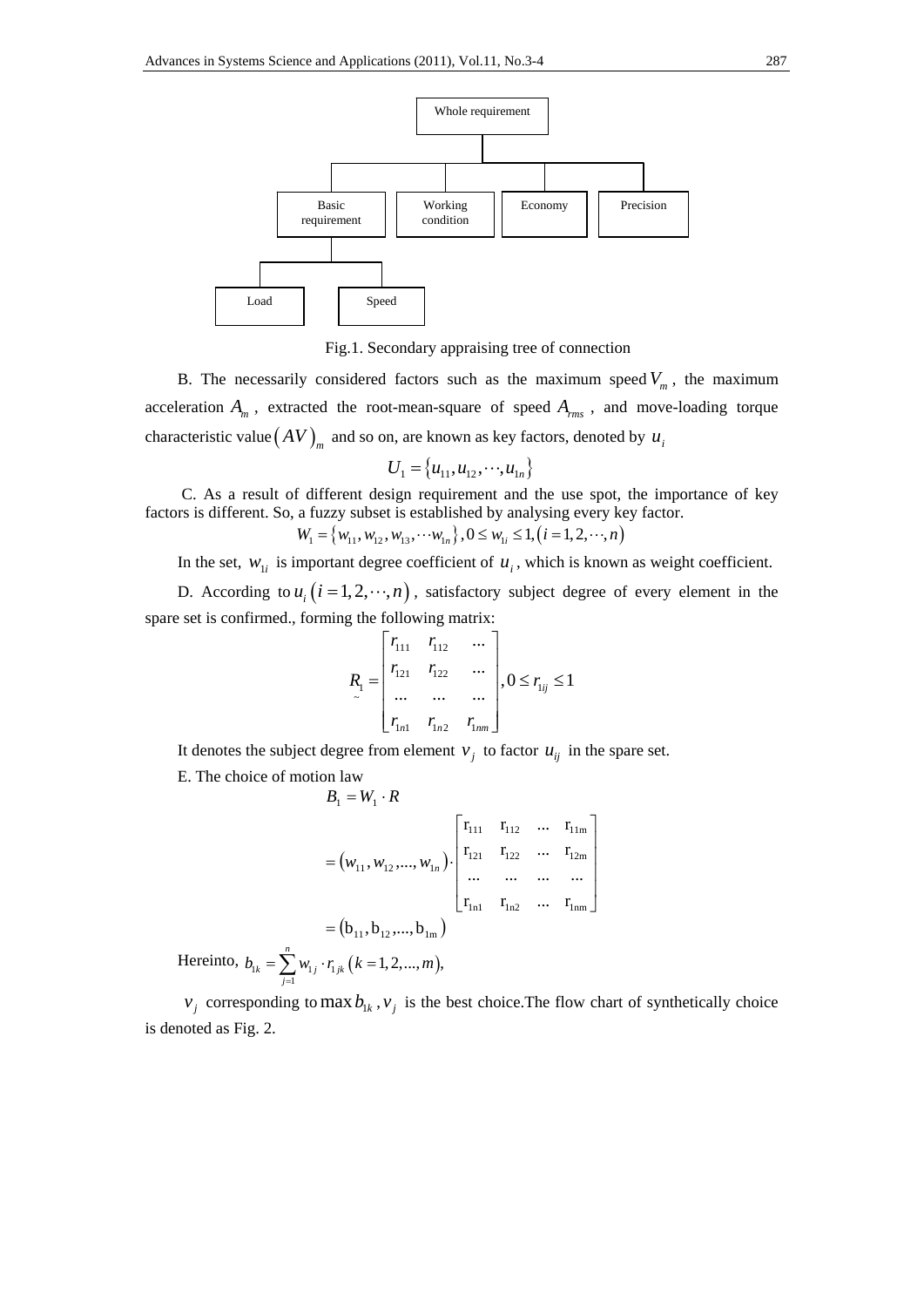

Fig.2 The flow chart of the cam's followers' motion law confirmed by fuzzy synthetically theory

# F. Example

①Requirement of use: middle speed, light-load, low noise.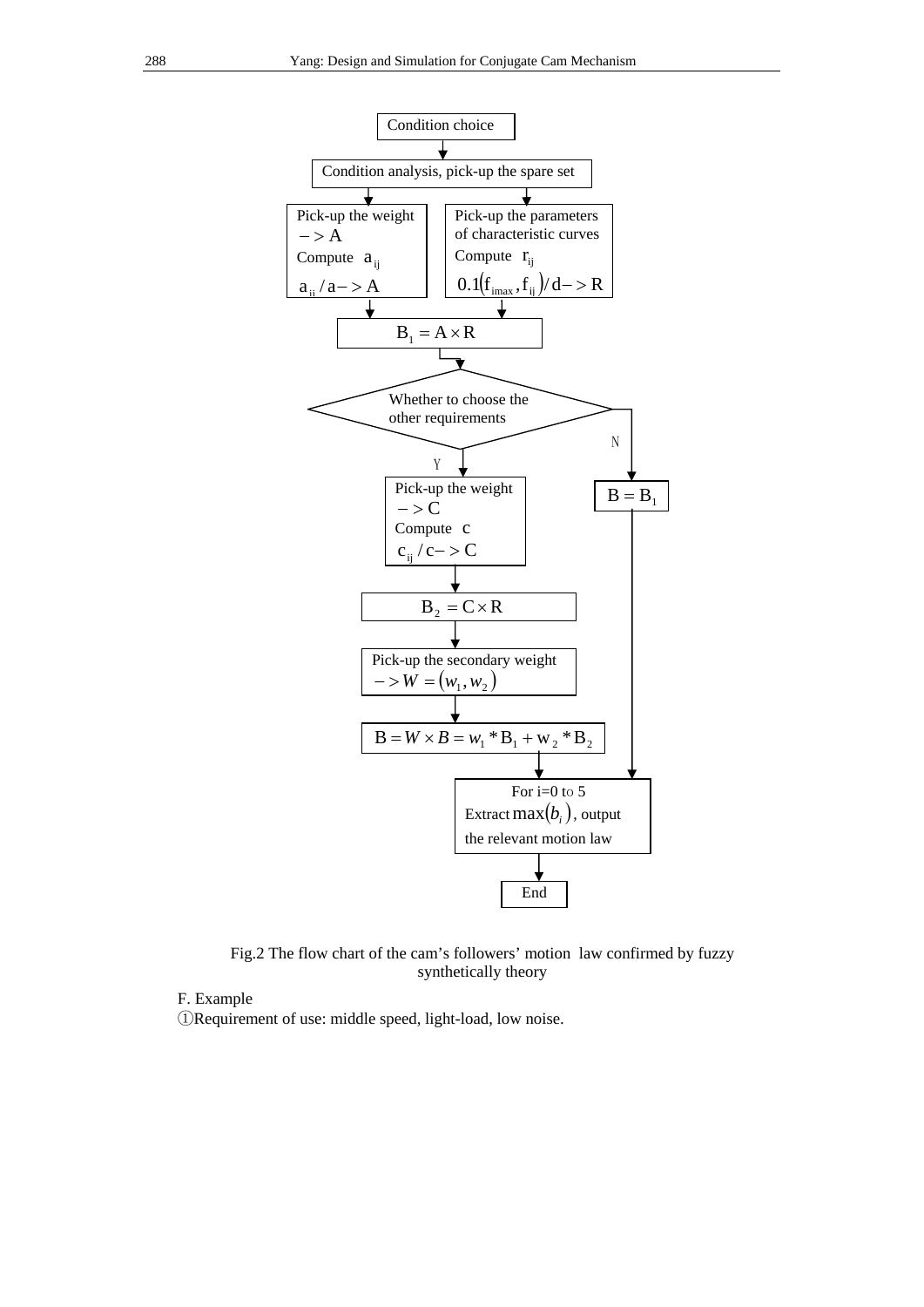②Spare set:  $V_1 = \{v_{11}, v_{12}, v_{13}, v_{14}, v_{15}\}$ 

 $=$  {sine, amending constant speed, amending trapezoid, amending sine, equal addition and minus}

③Characteristic values of every curve are regarded as key factors:

$$
U_1 = \left\{ V_m, A_m, \left( AV \right)_m, A_{rms}, \tau_m, J_m \right\}
$$

Because of the higher speed,  $A_m$  and  $J_m$  should be lower. So, its weight coefficient should be a little bigger; because of the light-load, weight coefficient of  $V_m$  and  $(AV)_{m}$  can be a little lower; because of the lower noise, weight coefficient of  $\tau_m$  should be proper bigger. Synthetically considering various requirements, the right weight modulus can be taken as:

$$
W_1 = \{w_{11}, w_{12}, w_{13}, w_{14}, w_{15}, w_{16}\}
$$

$$
= \{0.2, 1, 0.1, 0.5, 0.6, 0.8\}
$$

After computing every percentage of their weights:

④Characteristic values of various motion law, such as Tab.1:

 $W = \{0.0625, 0.3125, 0.03125, 0.15625, 0.1875, 0.25\}$ 

| Sequenc                       | Curve's name                                                                                                |                                    |                                         | AM                                      | А                                       | J                                            |                                 |
|-------------------------------|-------------------------------------------------------------------------------------------------------------|------------------------------------|-----------------------------------------|-----------------------------------------|-----------------------------------------|----------------------------------------------|---------------------------------|
| e number                      |                                                                                                             | m                                  | $A_m$                                   | ' m                                     | rms                                     | $\boldsymbol{m}$                             | $\boldsymbol{m}$                |
| $\overline{2}$<br>3<br>4<br>5 | amending equal<br>speed<br>equal addition<br>and minus<br>amending<br>trapezoid<br>sine<br>the mending sine | 1.275<br>2.0<br>2.0<br>2.0<br>1.76 | 8.013<br>4.0<br>4.888<br>6.238<br>5.528 | 5.671<br>8.0<br>8.048<br>8.126<br>5.435 | 4.001<br>4.0<br>4.232<br>4.443<br>3.908 | 201.4<br>$\infty$<br>61.43<br>39.48<br>69.47 | 63.3<br>26.71<br>44.14<br>34.17 |

Tab.1 Characteristic values of various motion law

Subject degree can be formed with  $r_{ij} = 0.1 + (f_{i \text{max}} - f_{ij})/d$ 

$$
d = (f_{i\max} - f_{i\min})/(1 - 0.1).
$$

The matrix can be formed:

|  | $\mathbf{R}_1 = \begin{bmatrix} 0.1 & 1 & 0.1 & 0.4 & 0.1 \\ 0.5 & 0.1 & 0.8 & 0.66 & 1 \\ 0.1 & 0.92 & 0.13 & 1 & 0.15 \\ 0.1 & 0.84 & 0.45 & 1 & 0.85 \\ 1 & 0.1 & 0.88 & 0.83 & 0 \\ 0.57 & 0.1 & 1 & 0.82 & 0 \end{bmatrix}$ |  |  |
|--|----------------------------------------------------------------------------------------------------------------------------------------------------------------------------------------------------------------------------------|--|--|

⑤Adopting synthetic appraise model of weighted average, namely:

$$
b_j = \sum_{j=1}^m w_j \cdot r_{ij}, i = 1, 2, ..., m
$$

That:  $B_1 = W \cdot R = (0.511, 0.298, 0.746, 0.779, 0.456)$ 

Hereinto, the amending sine curve is the best choice which is corresponding to max  $b_i = 0.779$ , the following curve is amending trapezoid curve (corresponding to  $b_i = 0.746$ ),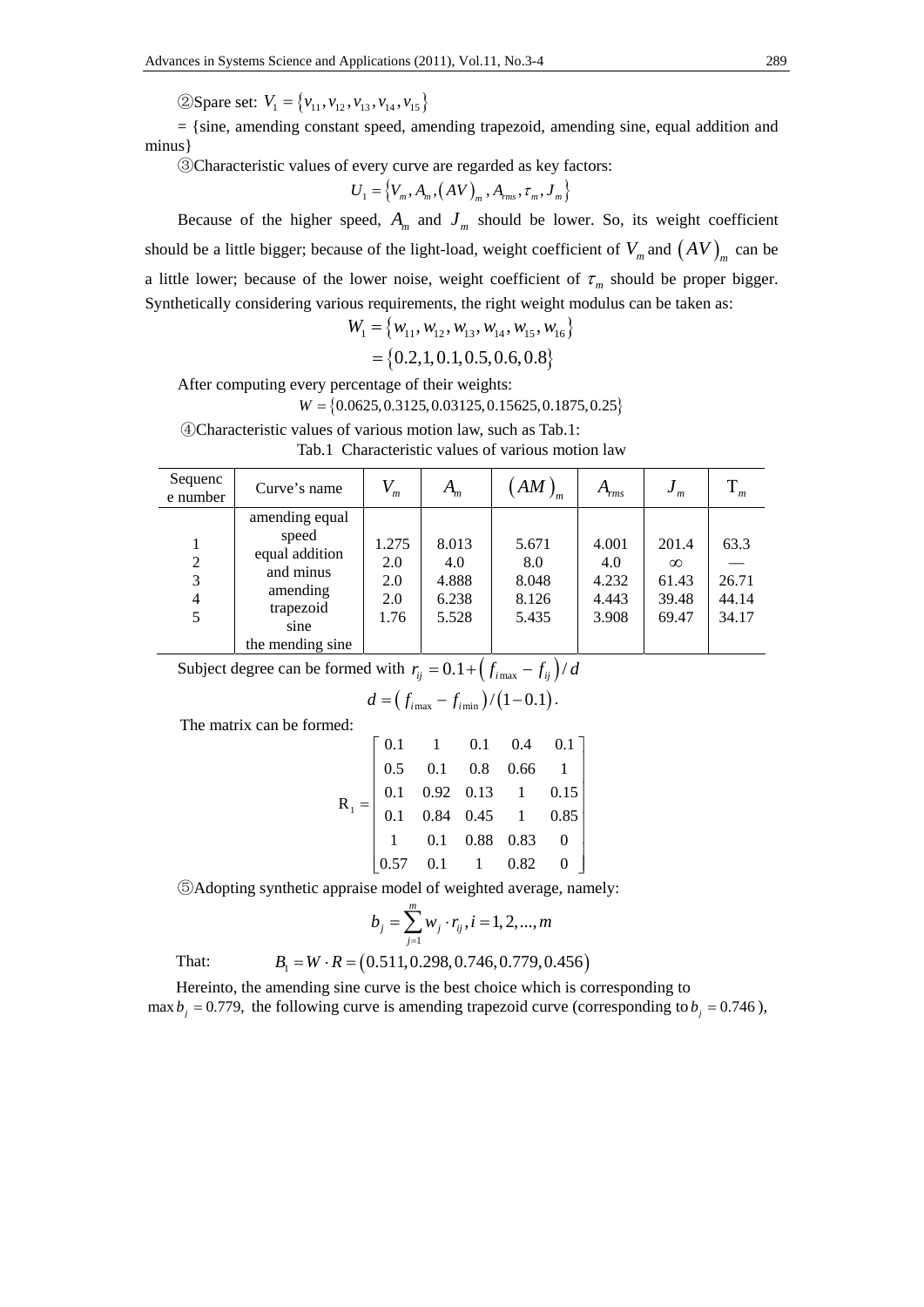sine, equal addition and minus, amending constant speed. Known by experience, amending sine curve among several curves has the strongest use, the better capability/performance. The method's accuracy and feasibility are validated. The amending trapezoid is in the second place.

## **3.Motion simulation for conjugate cam**

Because contour curve of cam is formed by multiple curves, the correct contour curve of cam will not be gained if the input cam's parameters and motion law aren't proper (Fig. 3).

In order to avoid manufacturing the unqualified cam, the cam's rationality and accuracy must be detected by motion simulation after gaining the relevant datum of designing cam model. We pick up the above data of the design model and change them into date format which can be recognized by graph software AutoCAD and UG. The cam's accurate contour graph and threedimensional dynamic simulation model can be automatically built in the graph environment. In the whole process of design, No only the relevant datum can be disposed of; but the visualization of designing results can be achieved by motion simulation. The designer can amend design parameters at any moment. So, the optimal design scheme can be gained, the ratio of waster during the practical process can be reduced, meanwhile, the cost can be reduced too.



Fig.3. The error cam's contour curve

The flow of simulation analysis and numerical controllable programming module is mainly divided into two parts:

First, implement graph simulation in AutoCAD2006 by compiling data interface files (Camshape.scr) on the platform of VC++6.0, we can extremely intuitively judge whether contour is distortion or comes to a point. Meanwhile, we can compile the interface files that numerical controllable line incision machine tool needs by AutoLISP language.



O stands for the data file Note:

Fig.4. The flow chart of simulation and program model

Second, implement three-dimensional graph simulation and numerical controllable programming in UG NX3.0 by compiling data interface files (Camshape.scr) on the platform of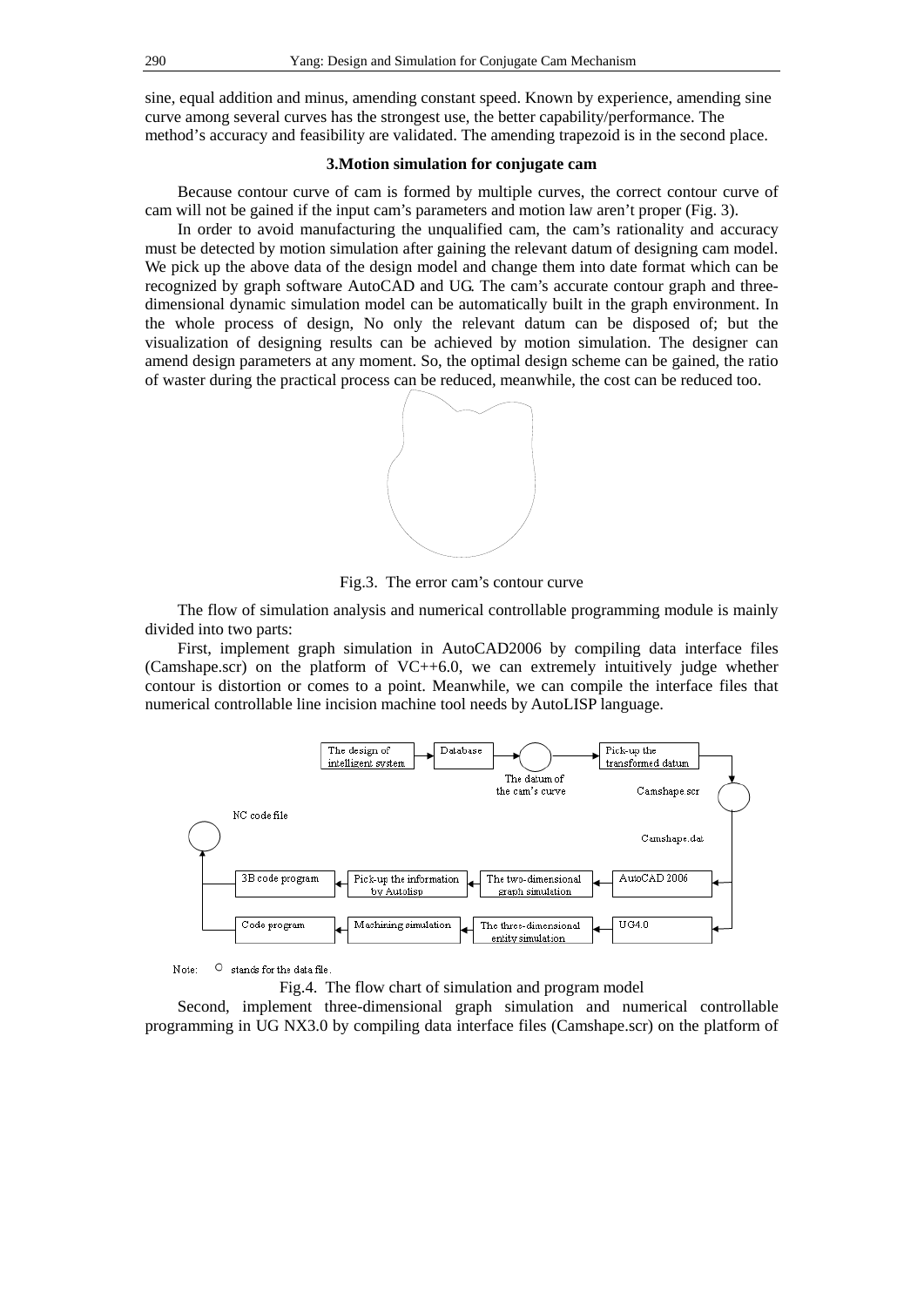VC++6.0, simulate the processing movement of the cutting tool and cutting situation of the workpieces by using the UG's formidable processing module.

Examine whether there occurs over-cutting or interference collision in order to validate the accuracy and the rationality of the procedure in front of the post-processing and make the prompt revision, thus guarantee accuracy of numerical controllable programming of cam's contour.

Its flow chart of simulation and program model is denoted as Fig. 4.

The motion simulation is denoted as Fig. 5.



Fig.5 The three-dimensional motion simulation of conjugate cam

# **4.Machining simulation for conjugate cam**

For the regular cam tested by motion simulation model, we pick up the data which program needs from the graphics software and send data files to the automatic program model, and meanwhile, we choose the type of program, then, the numerical control line incision 3B or machining G programming can be realized according to practical needs. And the accuracy can be detected by machining simulation. If there were some problems, the program would be compiled over again.

By the procedure of drawing data in AutoCAD, the cam's counter data can be gained and changed into 3 B line cutting codes such as Fig. 6. And the knife track codes such as Fig. 7; the machining simulation is denoted as Fig. 8.

|                                   |      |  | L CAL. 3B - 记事本                                              |  |  |  |                     |  |
|-----------------------------------|------|--|--------------------------------------------------------------|--|--|--|---------------------|--|
|                                   |      |  | 文件 (F) 编辑 (E) 格式 (Q) 查看 (Y) 帮助 (H)                           |  |  |  |                     |  |
|                                   |      |  | ZDBC1 ----Version 3.0 , Name : CAM.3B                        |  |  |  |                     |  |
|                                   |      |  | Start Point , 0.00000 , 63.63280                             |  |  |  |                     |  |
|                                   |      |  | N 1 B 1110 B 31 B 1110 GX L4                                 |  |  |  |                     |  |
|                                   |      |  | N 2 B 1109 B 65 B 1109 GX L4<br>N 3 B 1106 B 98 B 1106 GX L4 |  |  |  |                     |  |
|                                   |      |  |                                                              |  |  |  |                     |  |
|                                   |      |  | N 48 1102 B 132 B 1102 GX L4                                 |  |  |  |                     |  |
|                                   |      |  |                                                              |  |  |  |                     |  |
|                                   |      |  | N 89 B 4B 558 B 558 GY L4                                    |  |  |  |                     |  |
| N.                                | 90 B |  |                                                              |  |  |  | 5 B 558 B 558 GY L4 |  |
| н                                 | 91 B |  | 5 B 558 B 558 GY L3                                          |  |  |  |                     |  |
| н                                 |      |  | 92 B 5 B 1 B 5 GX L4                                         |  |  |  |                     |  |
| H.                                |      |  | 93 B 32000 B 559 B 31441 GX SR4<br>94 B 559 B 5 B 559 GX L3  |  |  |  |                     |  |
| N.                                |      |  |                                                              |  |  |  |                     |  |
|                                   |      |  | N 95 B 559 B 11 B 559 GX L3                                  |  |  |  |                     |  |
|                                   |      |  | N 96 B 559 B 11 B 559 GX L3                                  |  |  |  |                     |  |
|                                   |      |  | N 97 B 561 B 12 B 561 GX L3                                  |  |  |  |                     |  |
|                                   |      |  |                                                              |  |  |  |                     |  |
|                                   |      |  | N 211 B 476 B 1003 B 1003 GY L1                              |  |  |  |                     |  |
|                                   |      |  | N 212 B 502 B 991 B 991 GY L1                                |  |  |  |                     |  |
|                                   |      |  | N 213 B 526 B 978 B 978 GY L1                                |  |  |  |                     |  |
|                                   |      |  | N 214 B 7 B 3 B 7 GX L4                                      |  |  |  |                     |  |
|                                   |      |  | N 215 B 55654 B 30850 B 55654 GX SR2                         |  |  |  |                     |  |
|                                   |      |  |                                                              |  |  |  |                     |  |
| Fig.6. The 3 B line cutting codes |      |  |                                                              |  |  |  |                     |  |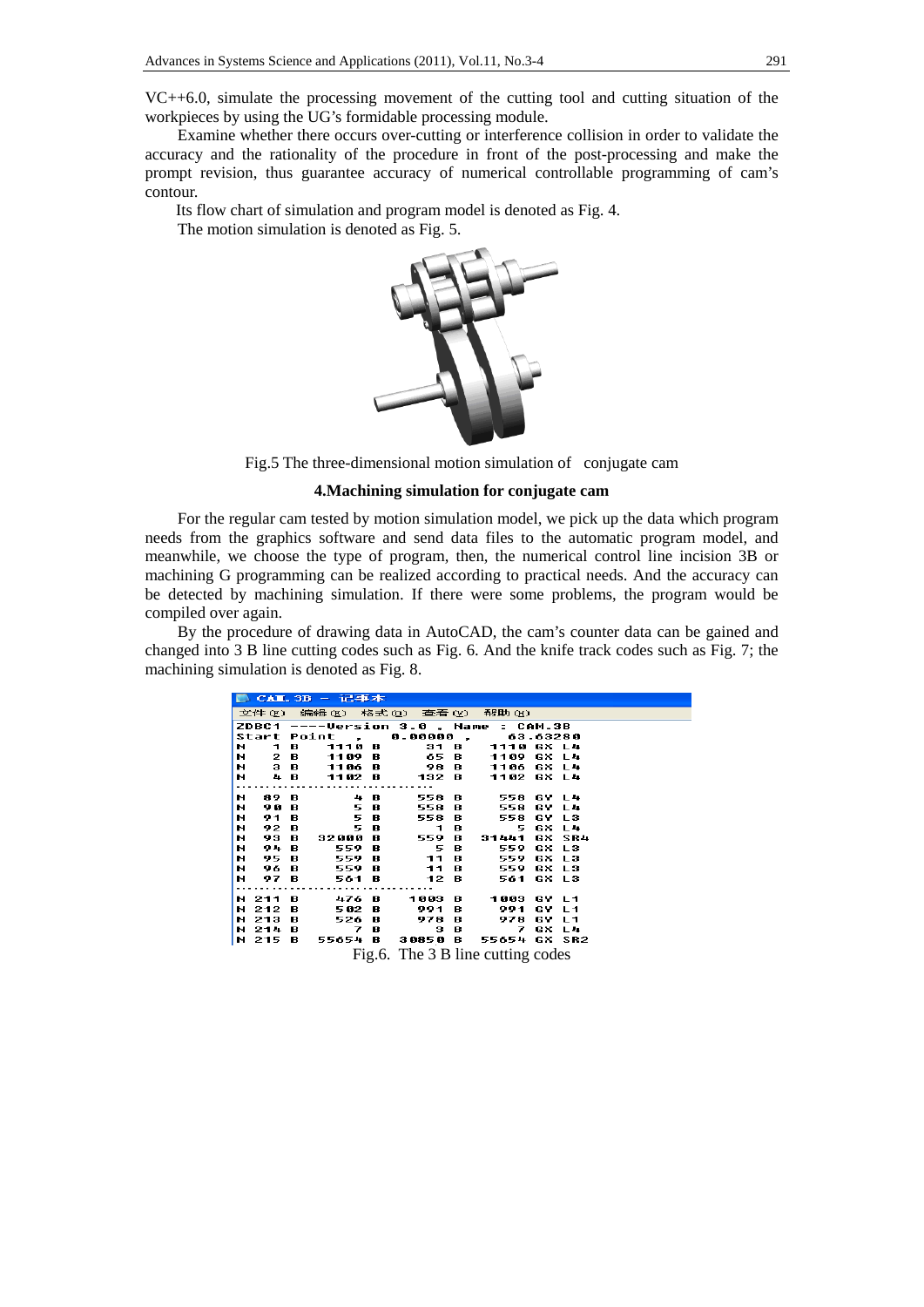

At last, by the program's transferring model, send the correct program to the cam machining tool and complete the cam's machining. To do so, the design, simulation and manufacture are integrated; it can share the datum and enhance the work efficiency.



Fig.8. The machining simulation of conjugate cam

#### **5.Conclusions**

According to some fuzzy factors including the cam's working condition, economy, precision, and kinematics and dynamics characteristics of the motion law, the fuzzy optimal design for the conjugate cam is realised by applying the fuzzy synthetically appraising theory. And its model is also established. Meanwhile, program the procedure of the fuzzy optimal design and simulation system. By combining existing advanced graphic simulation software, the design, simulation and manufacture are integrated. Therefore, integration work of design and manufacture is completed. So, the system can share the datum, improve the efficiency, reduce the cost and solve the design precision problem of the high-speed, over-loading conjugate cam.

#### **References**

- [1]Yin Ming-Fu,Zhao Zhen-Hong. Study on One-side Machining Principle and Tool Path Control Method of the Globoidal Cam. China Mechanical Engineering. 02(2005)127-130.
- [2]He Hong-Mei,Zhang Mei. CAD on the Compound Law of Motion of Follower in Cam Mechanism Design. Mechanical Science and Technology. 2(2001)218-219.
- [3]Zhang Ming-Hong,Mu An-Le. Development of Planar Disc Cam Mechanism CAD System and Three-Dimension Entity Sculpt and Movement Simulation. Modern Electronic Technique. 19(2004) 4-6.